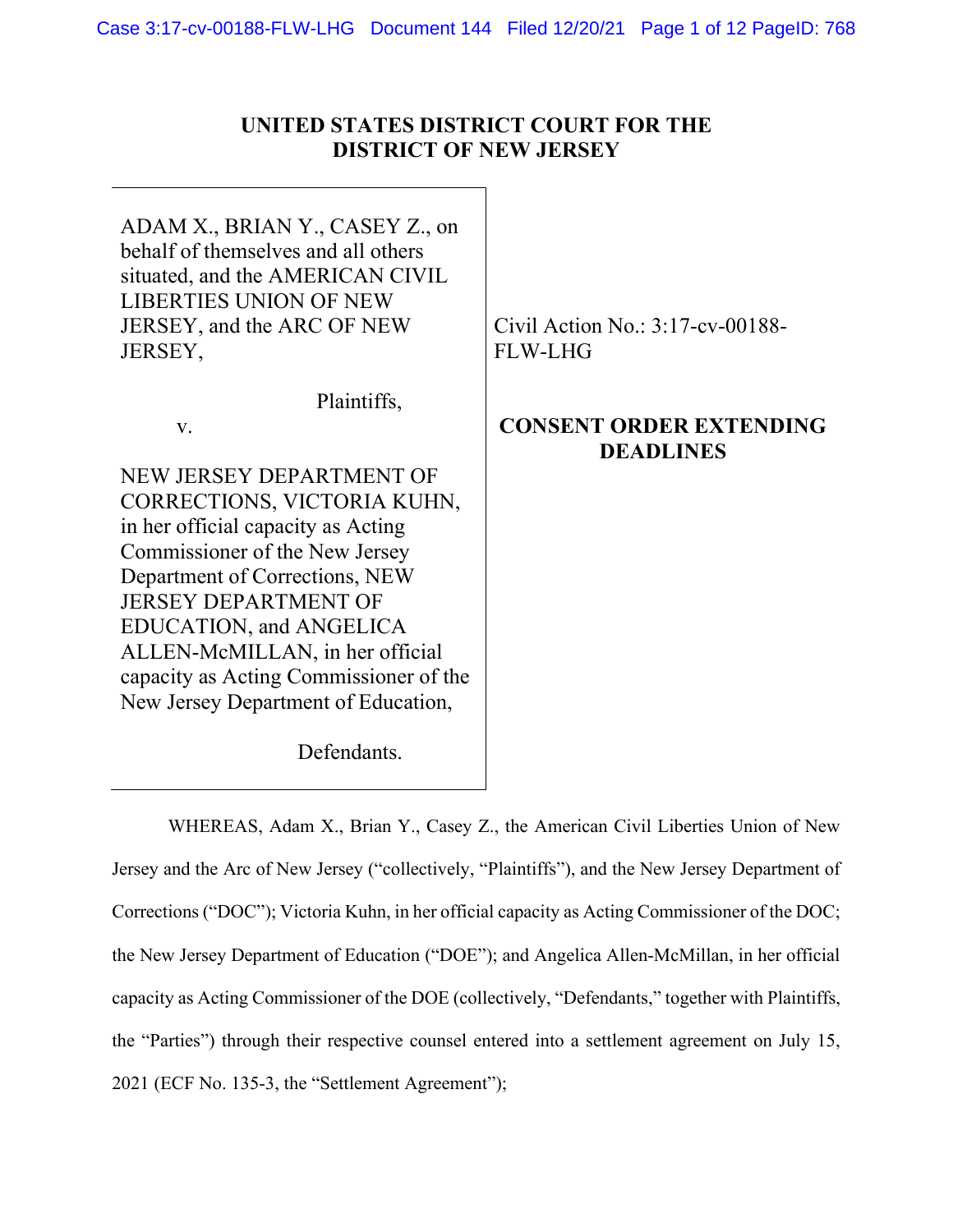WHEREAS, on July 21, 2021, the Court issued an order preliminarily approving the proposed Settlement Agreement, approving the Class Notice, and approving the plan for how Class Notice would be disseminated to the Class. (ECF No. 136, the "Preliminary Approval Order");

WHEREAS, the proposed Settlement Agreement provides, among other notice procedures, that the DOC will mail the Full Notice Package (also defined as the "Class Notice") to "every SFEA [State Facilities Education Act] student" currently in DOC custody and the following people no longer in DOC custody: all students who were in DOC custody on or after January 11, 2015 and are no longer in DOC custody, but were eligible for special education and related services at that time; and all people who were in DOC custody on or after January 11, 2015 and were under 18 and did not have a high school diploma when they entered DOC custody and who were born after January 11, 1993;

WHEREAS, the Preliminary Approval Order set deadlines for (a) Class Members to send written notice objecting to the Settlement Agreement; (b) Class Counsel and counsel for Defendants to respond to any timely filed objections; (c) Plaintiffs to file a Motion for Final Approval; (d) counsel for Defendants and Class Counsel to provide declarations to the Court attesting to the manner in which they disseminated the Class Notice consistent with the proposed Settlement Agreement; and (e) a Fairness Hearing pursuant to Rule 23(e) of the Federal Rules of Civil Procedure (*see* ECF No. 136);

WHEREAS, on December 15, 2021, the Parties contacted Chambers to jointly request that the Court extend the above referenced deadlines.

#### IT IS HEREBY ORDERED AS FOLLOWS:

1. Unless otherwise stated, the terms in this Order have the meaning set forth in the Preliminary Approval Order (ECF No. 136) or the Settlement Agreement (ECF No. 135-3).

2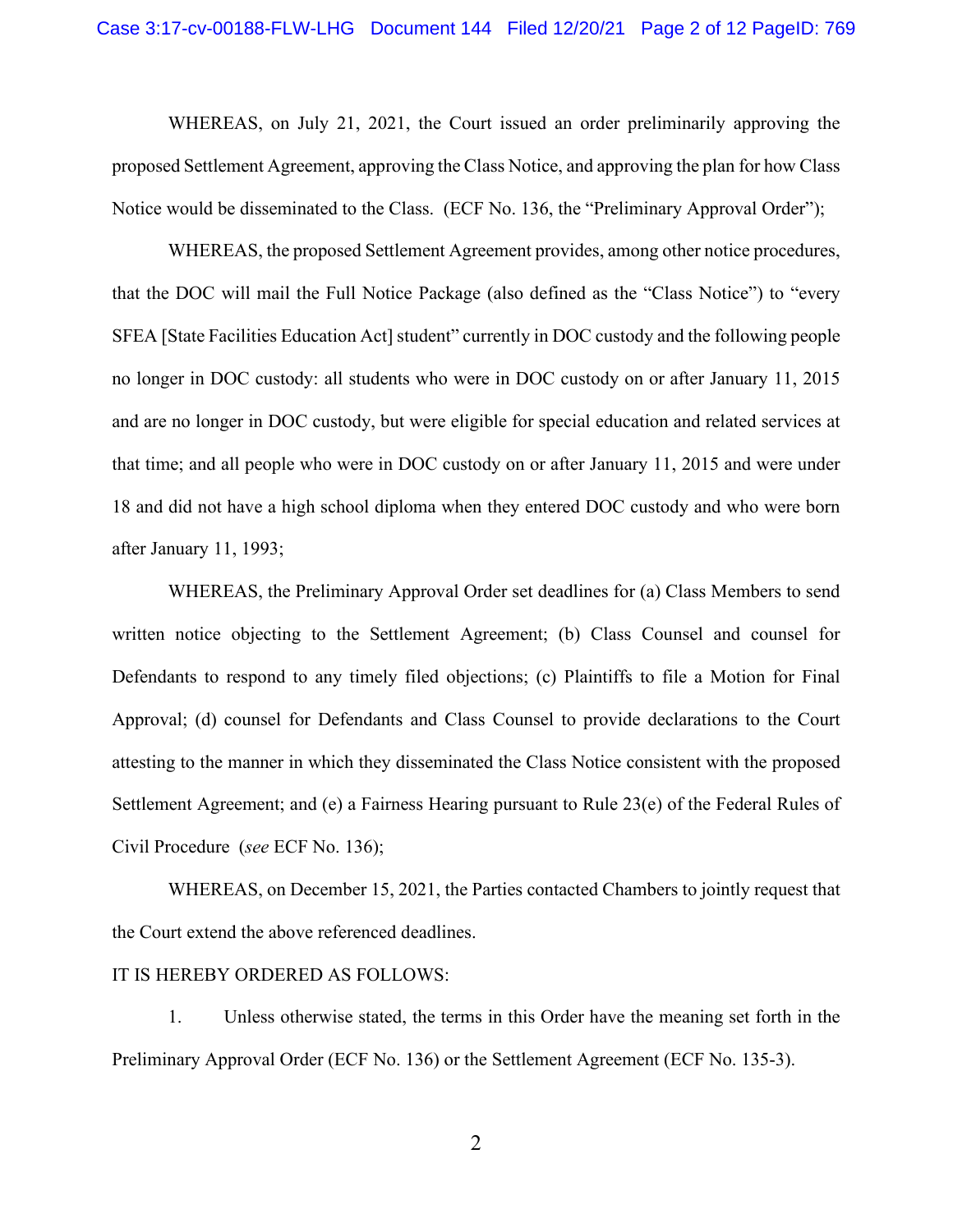2. The deadline to object to the proposed Settlement Agreement is hereby extended from November 22, 2021 to January 26, 2022. Any member of the Class who wishes to object must do so in writing, and all objections must be received by Class Counsel no later than January 26, 2022 at the address listed in the Full Notice.

3. The deadline for Class Counsel and counsel for Defendants to respond to any timely filed objections is hereby extended from December 17, 2021 to February 9, 2022.

4. The deadline for Plaintiffs to file their Motion for Final Approval of Settlement is hereby extended from December 17, 2021 to February 9, 2022. This submission shall include Plaintiffs' motion for attorneys' fees pursuant to Rule 23(h) of the Federal Rules of Civil Procedure.

5. The deadline for counsel for Defendants and Class Counsel to provide declarations to the Court attesting to the manner in which they disseminated the Class Notice consistent with the proposed Settlement Agreement is hereby extended from December 17, 2021 to February 9, 2022.

6. The Fairness Hearing pursuant to Rule 23(e) of the Federal Rules of Civil Procedure before the undersigned is hereby continued from January 26, 2022 to March 3, 2022 at 11:00 a.m., and will be held via Zoom. The hearing may be continued from time to time without further notice.

7. The Court hereby approves an updated version of the Class Notice (the "Updated Class Notice"), attached to this Order, comprised of: an updated version of the Full Notice with the new deadlines for objections and the Fairness Hearing (the "Updated Full Notice"); the One-Page Flyer; and the Compensatory Education Form. The Updated Full Notice, as annexed hereto, is revised to reflect (a) the January 26, 2022 deadline for the receipt of any written objections to the proposed Settlement Agreement and (b) the revised date of March 3, 2022 at 11:00 a.m. for the Fairness Hearing, noting that it will be held remotely via Zoom, with information regarding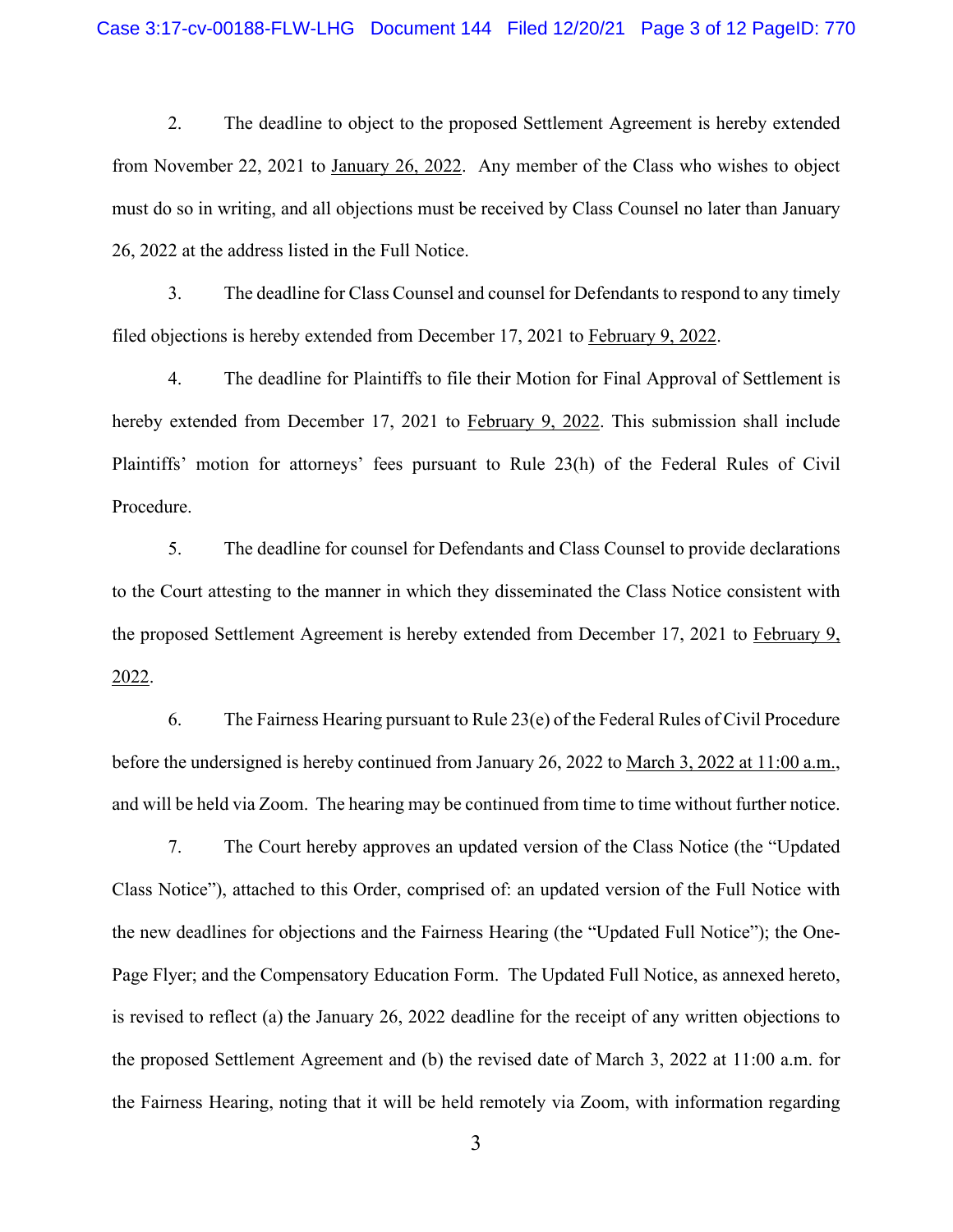how to access the hearing to be made available on the American Civil Liberties Union of New Jersey ("ACLU-NJ") and Disability Rights Advocates ("DRA") websites in advance of that date.

8. Within ten days of the entry of this Order, the Parties shall provide notice to Class Members of these changes by distributing the Updated Class Notice as follows, consistent with the provisions of the proposed Settlement Agreement:

- a. The DOC, DOE, ACLU-NJ, and DRA will each post the links to the Updated Class Notice on their respective agency and organization websites.
- b. The DOC will post the Updated Class Notice, in English and Spanish, at every DOC Prison in the law library and classrooms or any other spaces where students receive general educational services;
- c. The DOC shall mail the Updated Class Notice in paper form along with a cover letter highlighting these new dates (the "Notice Cover Letter"), to every previouslyidentified SFEA student currently in DOC custody other than those described in paragraph 8.d below.
- d. Class Counsel shall mail the Updated Class Notice in paper form along with the Notice Cover Letter to the following people who are or were in DOC custody on or after January 11, 2015, whether or not they are still in DOC custody: (a) all previously-identified students who were eligible for special education and related services at that time, and (b) all people who were under 18 and did not have a high school diploma when they entered DOC custody and who were born after January 11, 1993.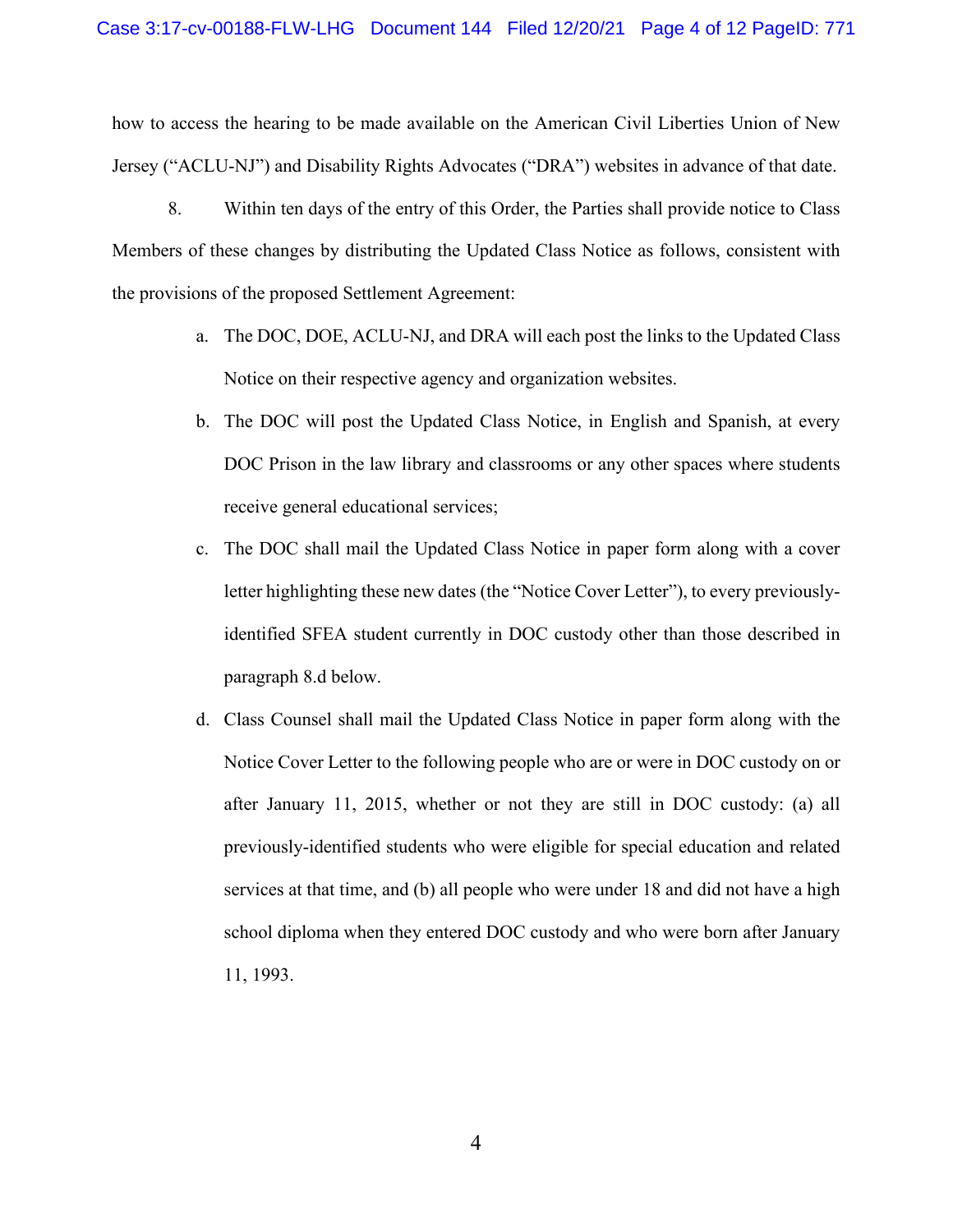9. Any Class Member who fails to properly and timely file and serve objections or comments shall be foreclosed from objecting to the Stipulation of Settlement, unless otherwise ordered by the Court. Any member of the Class may also request permission to speak at the Fairness Hearing by submitting a request in writing as outlined above, by this same deadline.

10. When the Court provides access information for the Zoom Fairness Hearing, ACLU-NJ and DRA will each post that information on their respective organization websites.

IT IS SO ORDERED.

DATED: December 20, 2021

/s/ Freda L. Wolfson The Honorable Freda Wolfson Chief Judge, United States District Court for the District of New Jersey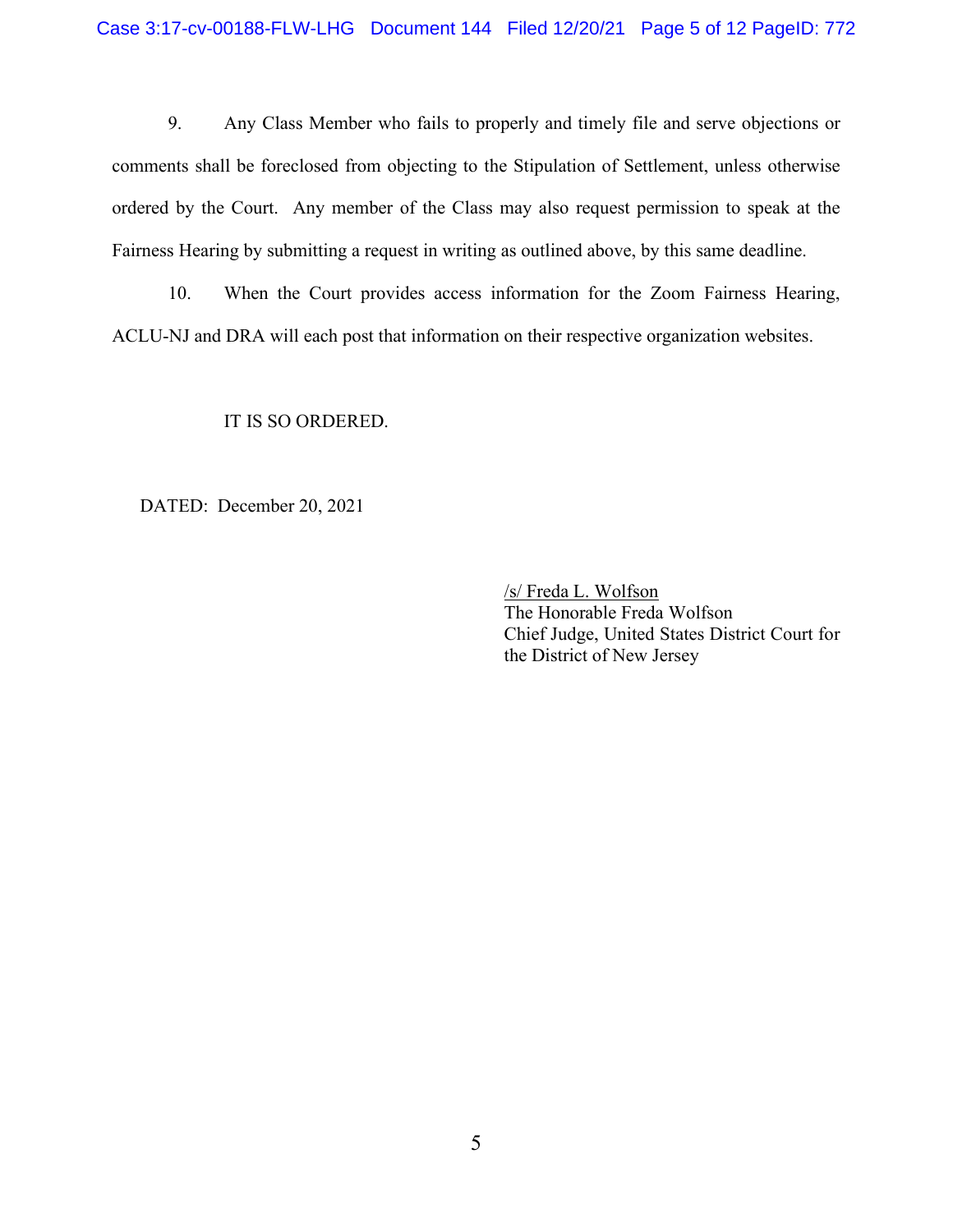#### **NOTICE OF PROPOSED SETTLEMENT OF CLASS ACTION LAWSUIT**

ATTENTION: If you are or were incarcerated a New Jersey prison at any point after January 11, 2015 and meet any of the following four descriptions, then you may be a member of the proposed settlement class affected by this lawsuit:

(1) you were identified as being entitled to special education services and reasonable educational accommodations, or

(2) you had a verified Individual Education Program ("IEP") during or before to your time in prison, or

(3) you were diagnosed with an educational disability and an IEP was being developed but was not finished before you were released from prison, or

(4) were born after January 11, 1993 and under 18 years old when you entered prison, and did not have a high school diploma when you entered prison.

# **PLEASE READ THIS NOTICE CAREFULLY. YOUR RIGHTS MAY BE AFFECTED BY LEGAL PROCEEDINGS IN THIS LAWSUIT.**

# **WHY AM I RECEIVING THIS NOTICE?**

The purpose of this notice is to inform you of the proposed settlement in a pending class action lawsuit brought on behalf of people held in New Jersey prisons who are or were entitled to special education. The lawsuit, *Adam X. v. New Jersey Department of Corrections*, Case No. 3:17-cv-00188-FLW-LHG, filed in the U.S. District Court for the District of New Jersey in 2017, was brought by Named Plaintiffs Adam X., Brian Y. and Casey Z., the American Civil Liberties Union ("ACLU") of New Jersey, and the Arc of New Jersey. The lawsuit alleges that the New Jersey Department of Corrections ("DOC") and the New Jersey Department of Education ("DOE") have discriminated against students with disabilities who are 21 years old or younger in state prisons. The Named Plaintiffs, Department of Corrections and Department of Education have reached an agreement to settle the lawsuit. That settlement must be approved by the Court before it can be finalized. The details of the settlement, described below, are contained in the Settlement Agreement.

### **AM I PART OF THE SETTLEMENT CLASS?**

If you are or were held in any prison in New Jersey after January 11, 2015 and: (1) you were identified as being entitled to special education services and reasonable educational accommodations, or (2) you had a verified Individual Education Program ("IEP") during or before to your time in prison, or (3) you were diagnosed with an educational disability and an IEP was being developed but was not finished before you were released from prison, or (4) were born after January 11, 1993 and under 18 years old when you entered prison, and did not have a high school diploma when you entered prison, you may be a member of the proposed settlement class affected by this lawsuit and the proposed Settlement Agreement. Please read this notice carefully because your rights may be affected.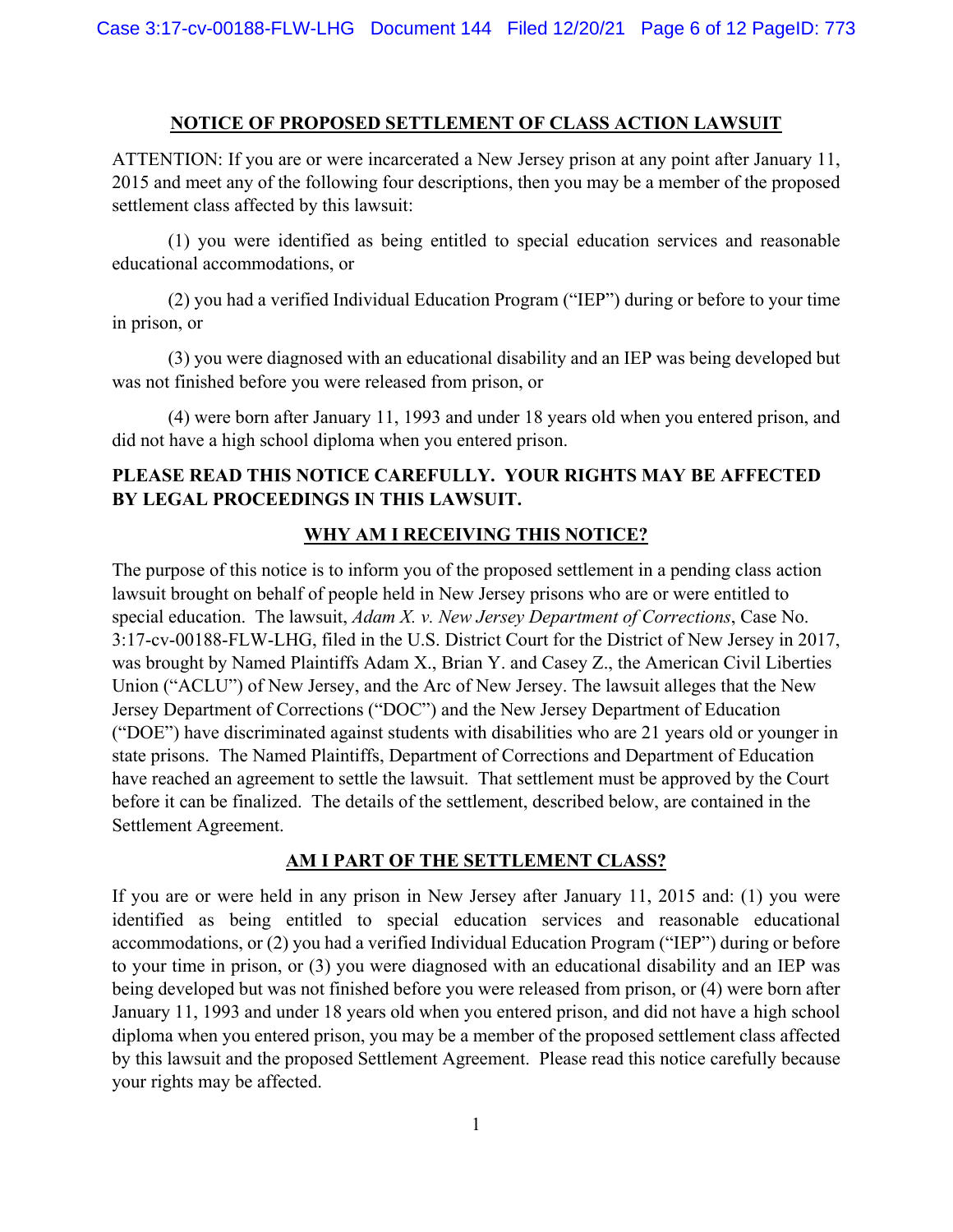#### **WHAT WOULD THE PROPOSED SETTLEMENT AGREEMENT DO?**

#### **The Department of Corrections Has Agreed to Revise Policies**

As part of the Settlement Agreement, the DOC has agreed to do the following:

- Assess the levels of education students entering prison have attained thus far, and their need for special education by, among other things, requesting records from the student's last school district;
- Develop and implement IEPs and Section 504 Plans according to the individual needs of each student;
- Provide individualized transition services, such as college-prep classes, job training, and/or independent living skills, as defined by federal law (the "Individuals with Disabilities Education Act") to students eligible for special education until June 30 of the School Year in which the student turns twenty-one years old;
- Provide interpretation and translation services to students with disabilities who are not fluent in English;
- Provide at least four hours of instruction per day in a regular classroom setting to students with disabilities, with only limited exceptions;
- Use appropriately certified teachers to provide special education services;
- Provide students with disabilities relevant make-up instruction when an entire morning or afternoon class must be canceled;
- Ensure that instructional personnel use proven instructional practices, and use worksheets only to supplement other educational methods or techniques;
- Track students' credits, educational levels, and instructional hours to ensure appropriate placement;
- Develop and implement behavioral assessments and plans for students with disabilities in appropriate circumstances;
- Determine whether disciplinary incidents that occur during the school day and result in a disciplinary charge are a result of the student's disabilities and, if so, not place students in the Restorative Housing Unit or other close custody unit for more than ten days unless certain limited exceptions apply;
- Take steps to ensure conditions of education for students in the Restorative Housing Unit or close custody units reflect classrooms in the general population;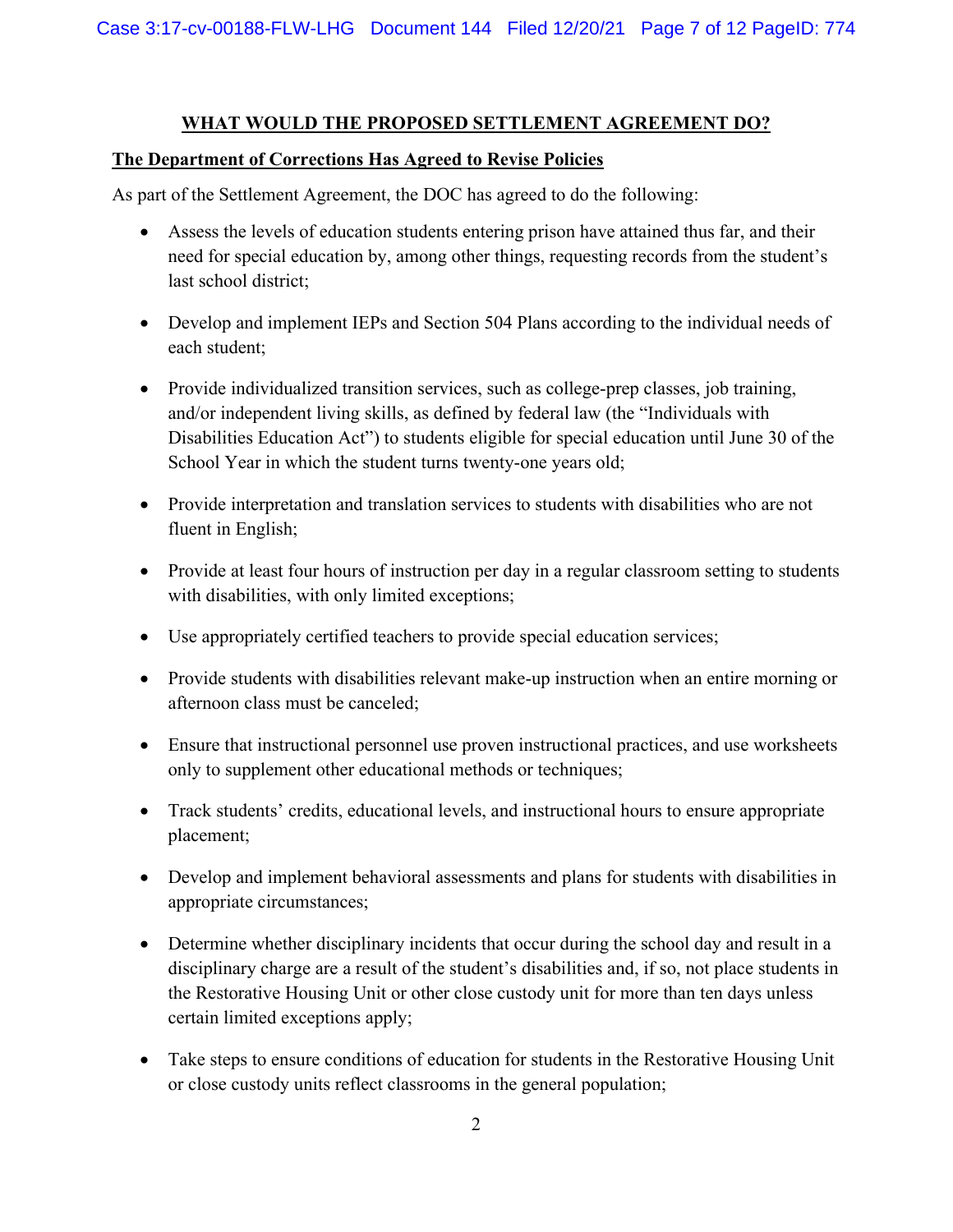- Limit the use of "cell study" to certain limited circumstances and provide the opportunity for in-person instruction with a certified teacher even in those circumstances;
- Adopt and maintain policies and procedures that ensure the preceding terms are accomplished;
- Train prison staff on all policies and procedures in the Settlement Agreement; and
- Provide Dr. Susan Roberts, a person appointed by the Court to monitor the implementation of these provisions, access to the people, places and records she needs.

### **Department of Education's Obligation to Monitor the Department of Corrections**

- As part of the Settlement Agreement, DOE has agreed to monitor DOC's provision of special education and related services throughout New Jersey prisons, with input and oversight from Dr. Susan Roberts, a person who was appointed by the Court to ensure that the provisions referred to above are implemented properly. The DOE will visit prisons to interview students and teachers, observe classes, and review students' educational files to determine whether the DOC is complying with special education laws and the settlement agreement. If the DOE finds that certain terms of the settlement are not being followed, it will develop plans with specific steps that the DOC needs to take to correct the problems, and will continue to monitor to verify that those steps are taken. Additionally, DOE may order additional education services if students have not been provided with services that they should have been provided during the past school year. This is called "compensatory education." Monitoring will occur for a period of five years.
- After the end of the five years, DOE intends to place the DOC on its regular rotation for monitoring special education services, in other words, the same way it monitors other educational providers, like public schools.

### **Compensatory Education System**

The Agreement also establishes a program so students can submit claims for make-up educational and vocational services and resources (called "compensatory education") for services that were not provided between January 11, 2015 and October 31, 2020. Compensatory education for this period will be available for eligible students who are currently in prison as well as those who already have been released from prison. The award may consist of: services provided by the DOC or from a list of approved third-party educational, vocational, and reentry service providers; and/or funds to pay for correspondence courses, college, technical school or any other educational, vocational, or reentry program. Eligible class members may receive up to \$8,000 in educational, vocational, or reentry funds for each year that they should have received services but did not.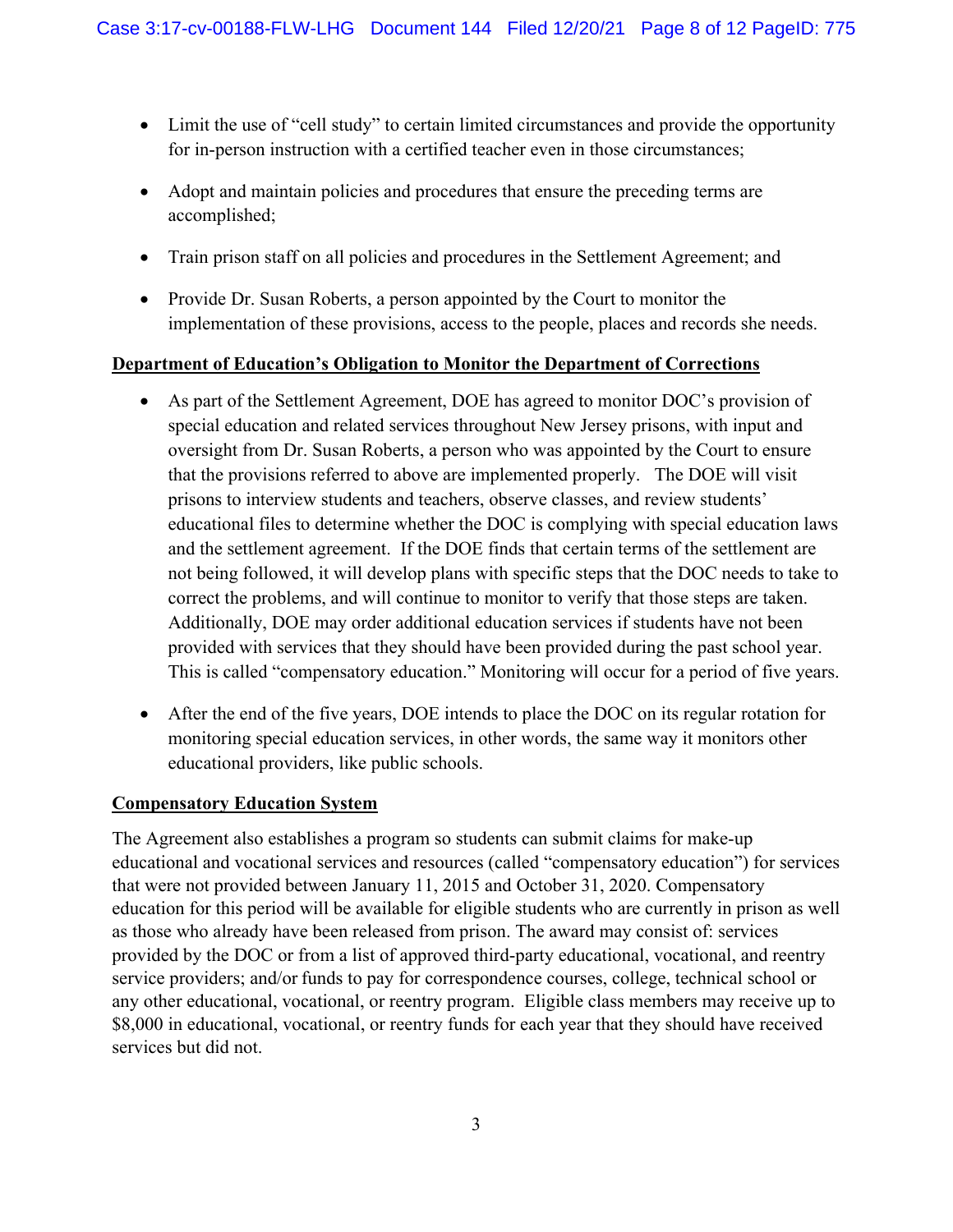Class members who want to be considered for compensatory education through this program must submit the attached Compensatory Education Form within two years of the Court's final approval of the Settlement Agreement (also called "the Effective Date"). The Effective Date will likely be in January or February 2022, so class members who want to be considered for compensatory education through this program should submit the Compensatory Education Worksheet no later than January 2024. The Court-appointed External Monitor (Dr. Susan Roberts) will evaluate whether students are entitled to compensatory education services and, if so, the appropriate compensatory education award for each person. Class members who choose to be considered for compensatory education through this Settlement Agreement and who submit the Compensatory Education Form agree to **release all claims for compensatory education against the New Jersey Department of Corrections through October 31, 2020**, regardless of the outcome of the External Monitor's evaluation.

Class members who **do not** want to be considered for compensatory education through this Settlement Agreement, and instead wish to pursue their claims for compensatory education separate and apart from this lawsuit (in other words, to "opt out"), must fill out and submit the attached Compensatory Education Form within two years of the Effective Date (by approximately January 2024) to preserve their claims.

If class members do not fill out and submit the Compensatory Education Form within two years of the Effective Date (by approximately January 2024), they will be deemed to have released their claims for compensatory education and will not be able to pursue them.

To submit your completed Compensatory Education Form, please send it to the following address: ACLU of New Jersey, Attn: Class Action, P.O. Box 32159, Newark, NJ 07102.

Please note that the External Monitor will not begin reviewing Compensatory Education Forms or granting compensatory education to eligible class members until after the Effective Date (likely January 2022). However, you may still send in your Worksheet anytime between now and two years from the Effective Date (by approximately January 2024) to claim possible services or funds, or to opt out.

### **Role of the Court-Appointed External Monitor**

For the five-year settlement term, the Court-appointed External Monitor, Dr. Susan Roberts, will monitor the DOE's and DOC's obligations under this agreement. For the first part of the settlement term, Dr. Roberts will also administer the compensatory education system as described above.

### **WHAT ELSE DO I NEED TO KNOW ABOUT THE SETTLEMENT AGREEMENT?**

#### **Resolution & Release of Claims**

This Settlement Agreement resolves all claims brought by the Named Plaintiffs on behalf of themselves and the class, meaning once the Settlement Agreement is approved, the Named Plaintiffs and all class members will be deemed to have released the following claims: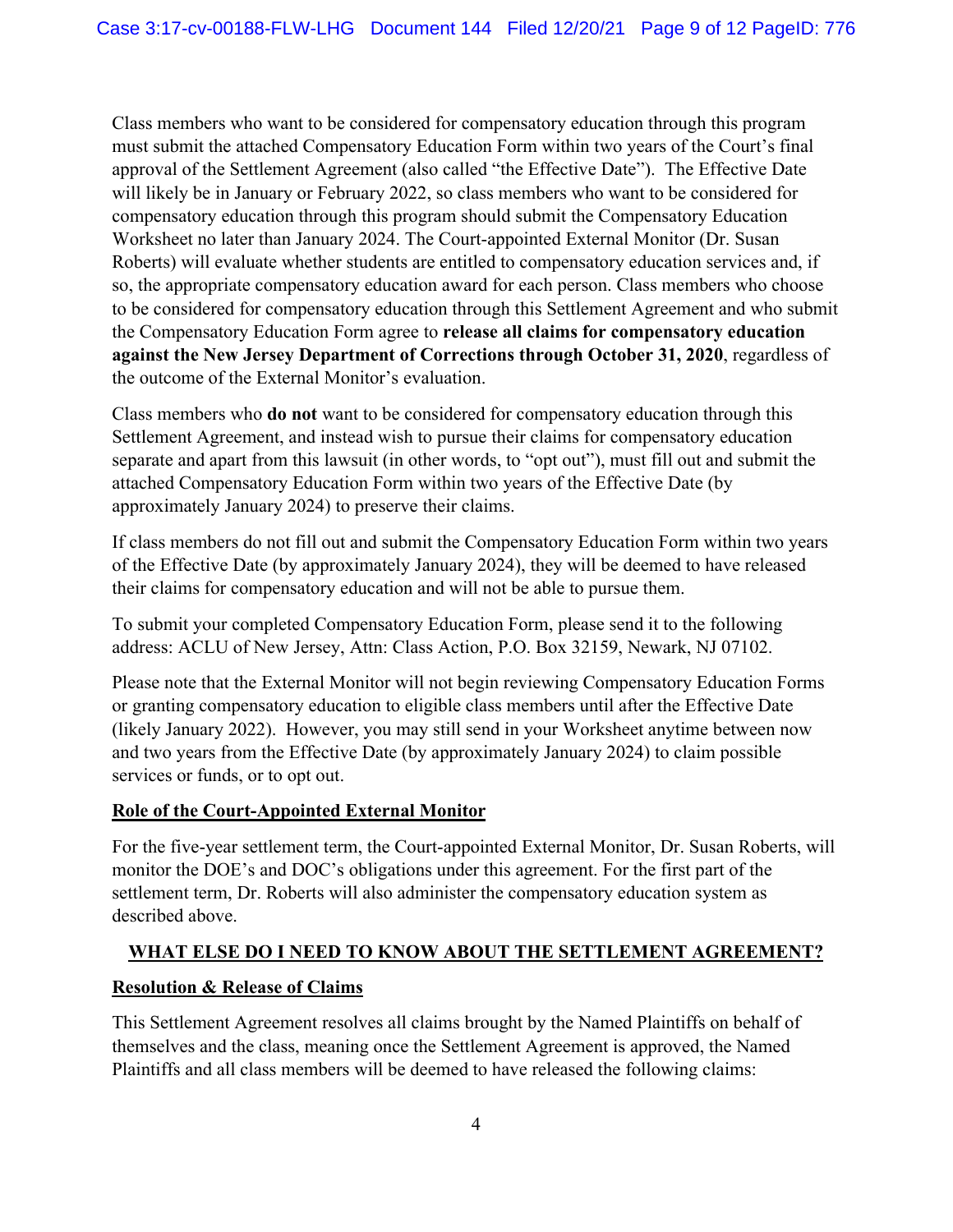- Any claims for systemic injunctive relief under IDEA or Section 504 regarding the special education system in DOC Prisons at issue in the Lawsuit that arose on or before the Effective Date of this Agreement; and
- Any claims for compensatory education in New Jersey prisons under IDEA or Section 504 that arose on or between the dates January 11, 2015 through October 31, 2020, **unless** Class Members opt out of the compensatory education relief by submitting the attached Compensatory Education Form on or before two years after the Effective Date (by approximately January 2024) (the individual Named Plaintiffs also release any claims for compensatory education that arose on or before the Effective Date of the Agreement).

The Settlement Agreement does **not** release any other claims by any of the Named Plaintiffs, class members, or any other person for:

- Any claims arising under the IDEA, Section 504, or the Americans with Disabilities Act, such as claims for compensatory education, individual due process claims, reasonable accommodations or modifications related to physical access, communication access, behavioral policies, and/or accommodations otherwise relating to hearing, vision, and/or mobility, mental health, and/or developmental disabilities that arose before January 11, 2015 or after the Effective Date (likely January 2022);
- Any claims regarding conditions of confinement arising under the United States Constitution or New Jersey law; or
- Any monetary claims that may exist under any relevant laws.

Additionally, the Settlement Agreement does not release any claims to enforce the terms of the Settlement Agreement, and the organizational plaintiffs, The Arc of New Jersey and the ACLU of New Jersey, do not release any claims of their individual members or constituents, although those individual members or constituents release certain claims if they are members of the class.

The Settlement Agreement does not provide for any monetary relief to be paid to members of the class (except up to \$8,000 per class member for each year that services were not provided in the form of educational, vocational, or reentry funds as described above ("COMPENSATORY EDUCATION PROGRAM") and to the Named Plaintiffs for bringing this lawsuit as described further below ("Incentive Payments for Individual Named Plaintiffs")).

### **Incentive Payments for Individual Named Plaintiffs**

As part of the Settlement Agreement, DOC has agreed to pay the three individual Named Plaintiffs a total of \$15,000 as incentive payments for their participation in the lawsuit, as well as a total of \$64,000 as compensatory education payments to be used for educational, vocational, and/or reentry purposes only.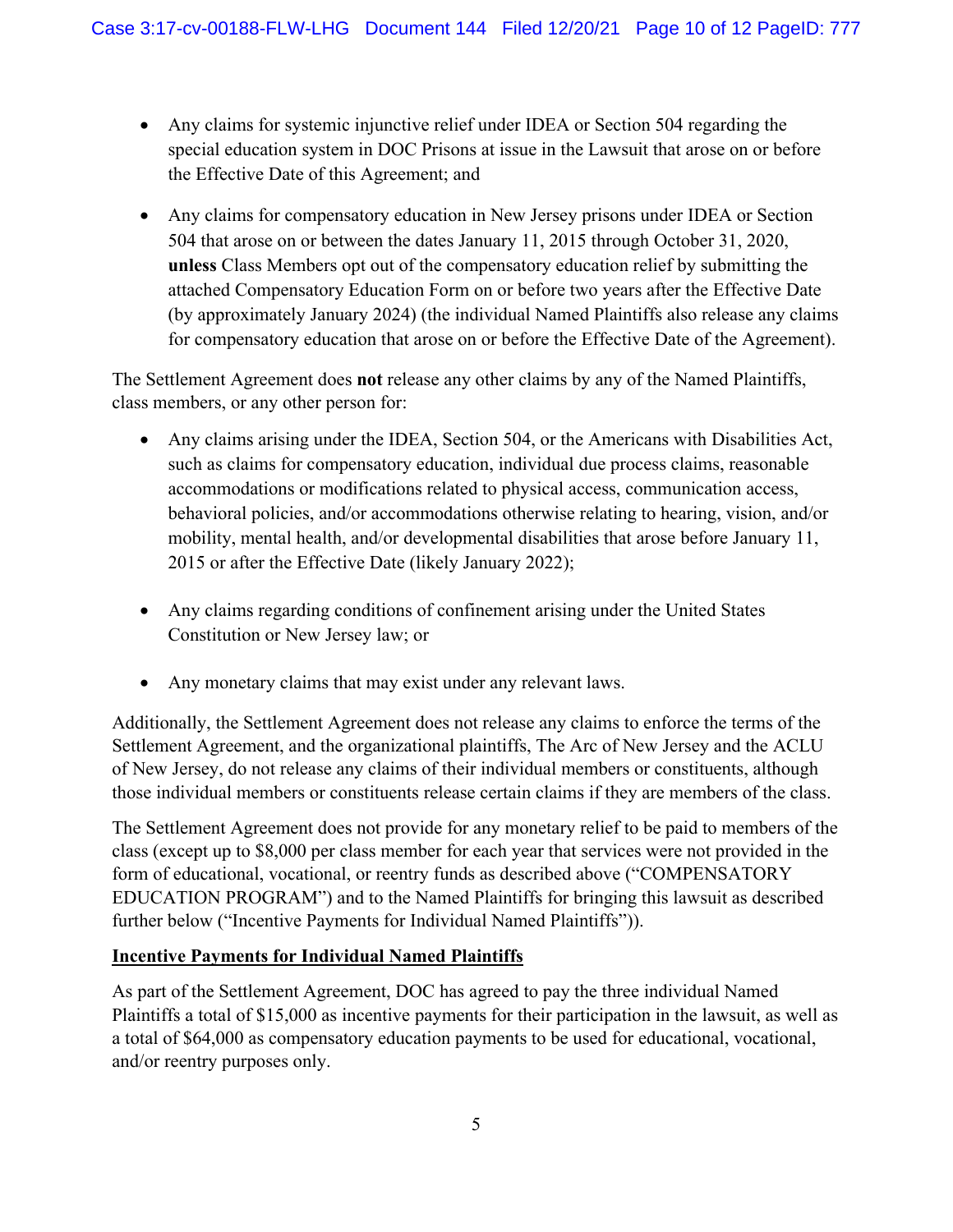## **Attorneys' Fees**

The class was represented by attorneys employed by the American Civil Liberties Union of New Jersey, Disability Rights Advocates, and Proskauer Rose LLP. The Settlement Agreement provides for the payment of \$975,000 for reasonable attorneys' fees and costs incurred during the course of the lawsuit, plus reasonable attorneys' fees and costs incurred in monitoring the implementation of the Settlement Agreement.

### **Fairness of Agreement**

The class representatives and their attorneys have concluded that the terms and conditions of the proposed Settlement Agreement are fair, reasonable, and in the best interests of the class. In reaching this conclusion, the class representatives and their attorneys have considered the benefits of the settlement, the possible outcomes if they were to continue the lawsuit, and the expense and length of time associated with bringing the lawsuit to trial and any possible appeals.

# **WHAT IF I WANT TO OBJECT TO THE SETTLEMENT?**

The Court has preliminarily approved the Settlement Agreement, and has scheduled a hearing for March 3, 2022 at 11:00 a.m. before the Honorable Judge Freda Wolfson, to determine whether the proposed Settlement Agreement is fair and reasonable and should be approved on a final basis. The hearing will take place via Zoom and access information will be available on the websites of the ACLU of New Jersey<sup>[1](#page-11-0)</sup> and Disability Rights Advocates<sup>[2](#page-11-1)</sup> prior to the hearing.

You can ask the Court to deny approval by filing an objection. You cannot ask the Court to modify the terms of the Settlement Agreement; the Court can only approve or deny the Settlement Agreement. If the Court denies approval, the actions outlined in this notice will not occur and the lawsuit will continue. If that is what you want to happen, you must file an objection.

Although you are not required to attend the final approval hearing, as a Class Member, you may participate in, and be heard at, the hearing if you have filed a timely written objection that includes a statement of your intention to participate in the hearing. You may appear on your own or through an attorney. If you appear through an attorney, you are responsible for paying that attorney. The hearing date may be changed by the Court without further notice to the entire class. If you wish to receive electronic notice of any changes to the schedule, please file a notice of appearance with the Court and include a valid e-mail address at which you can receive notice.

To file an objection, please send it to the ACLU of New Jersey, Attn: Class Action, P.O. Box 32159, Newark, NJ 07102. **The deadline for written objections is January 26, 2022**. The written objection must be **received** by Class Counsel at this address by January 26, 2022.

**IF YOU DO NOT TIMELY SUBMIT AN OBJECTION AS DESCRIBED HEREIN, YOU WILL BE DEEMED TO HAVE WAIVED YOUR OBJECTION AND SHALL BE FORECLOSED FROM MAKING ANY OBJECTION TO THE SETTLEMENT AGREEMENT.**